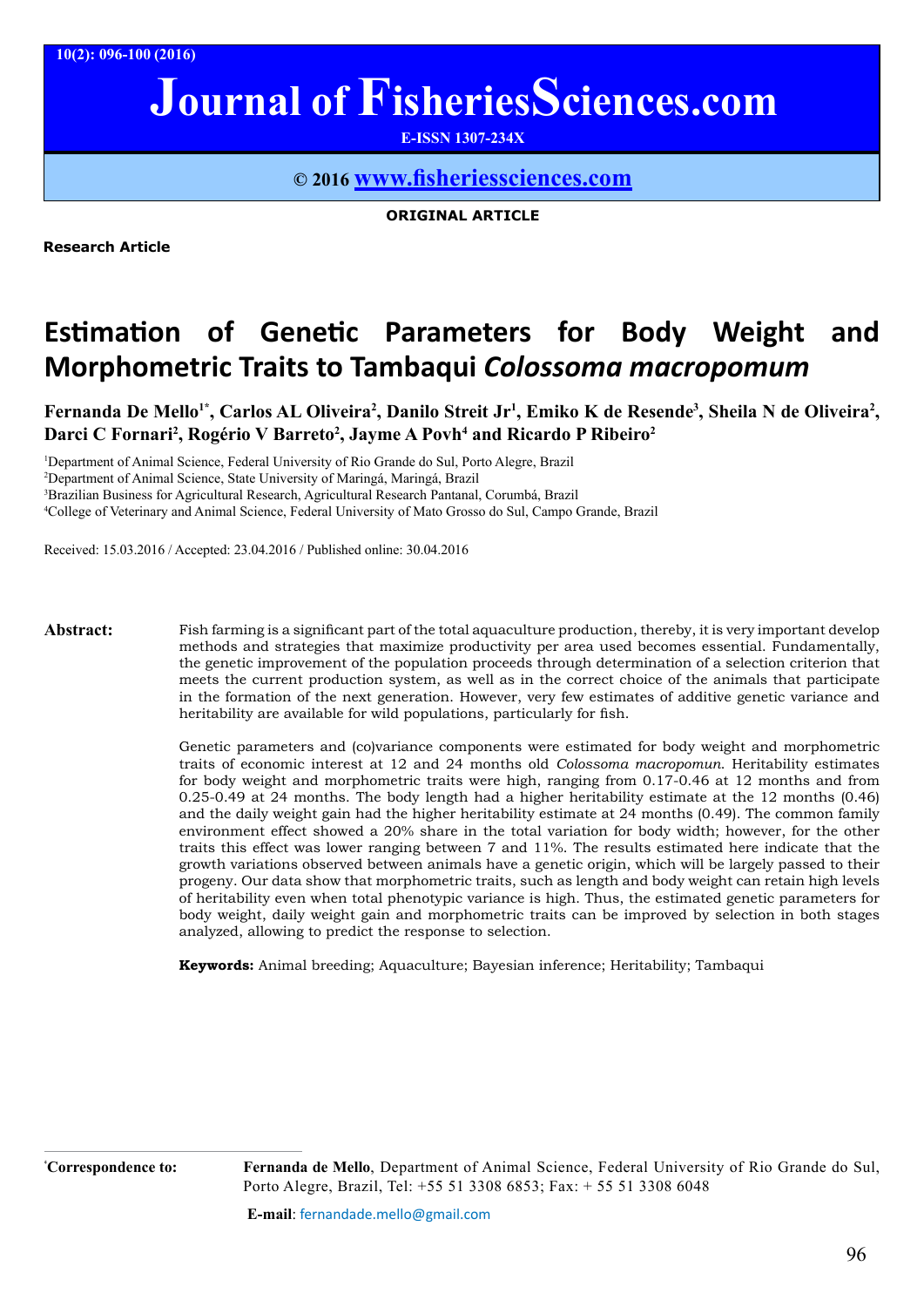Journal abbreviation: **J FisheriesSciences.com**

## **Introduction**

The current expectation in the world is that protein consumption demand is forecast to grow enormously mainly in developing countries (Rothschild and Plastow 2008). To satisfy the increasing demands for animal protein, it is essential to develop strategies to maximize the productivity per area, reducing cost and increasing profitability (Lind et al. 2012). In Brazil, *Colossoma macropomun* (Cuvier, 1918) is the main native species produced (111.084, 1t) increasing at twice the previous year's production, standing behind only tilapia's production (253.824,1t). The increasing of *C. macropomum* production is mainly due a good quality meat, acceptance by the consumer market and easy cultivation by fish farmers (Ministério da Pesca e Aquicultura 2013). However, production of *C. macropomum* presently is maintained by capturing breeding from nature individuals, which do not perform well in captivity.

To increase productivity of *C. macropomum* in captive a Genetic Improvement Program (GIP) program was started recently aiming to select animals with high performance for growth. In this sense, genetic improvement in the *C. macropomum* populations can be a tool for increasing the productivity by animal selection. GIP aims at the dissemination of improved animals to fish farmers, enabling the conservation of species and generating an economic impact; since the improved animals perform better in shorter time farming. Nonetheless, few estimates of additive genetic variance and heritability are available for fish populations (Serbezov et al. 2010). Indeed, aquaculture stocks used are genetically similar or inferior to wild stocks. A large part of the fish species has undergone a limited amount of genetic improvement or domestication, with some exceptions like rainbow trout, salmon or tilapia (Gjedrem 2000, 2010; Brummett et al. 2004).

Knowledge of genetic parameters for growth traits in fish would assist in animal selection allowing accurate prediction of genetic gain. For the estimation of genetic parameters, (co)variance components and genetic values are available in several computer programs that use different methodologies. Bayesian approach has some advantages, such as flexibility in choosing distributions for sample data and unknown parameters (Sorensen 2009). This methodology uses the Gibbs Sampling Method without the need for solutions to the equations of mixed models and provides direct and precise estimates of (co)variance and genetic values as well as estimates of credibility intervals (Van Tassel and Van Vleck 1995; Faria et al. 2010). Sometimes, the maternal genetic effect has been considered an incorporated effect on an individual's performance for different traits to increase the accuracy of estimated breeding values (EBV) (Bijma 2006; Chen et al. 2007). This approach seems very suitable for populations at the domestication process, as the case of the *C. macropomum,* where no prior information on the estimation of genetic parameters is available.

Thereby, the aim was to estimate genetic parameters for body weight and morphometric traits measured in two growth stages in *C. macropomum* by Bayesian inference.

## **Material and Methods**

#### **Data Set**

In this study were used the dataset of Genetic Improvement Program of tambaqui (*C. macropomum*), implemented by Aquabrasil project and coordinated by EMBRAPA (Resende 2009). Were used information from 198 animals half- sib maternal obtained at the reproductive season 2008/2009 from 12 females and 8 males presenting different degrees of domestication from different fish farms (**Figure 1**).

The families were half- sibs maternal; oocytes of one female were fertilized by semen of two males due a large volume of oocytes produced by this species. However, was not performed analysis per family in this study because the low number of individuals per family. After fertilization, embryos remained in incubator until the complete absorption of the yolk sac (4-6 days). Then, post-larvae were transferred to circular tanks by half-sib maternal groups, kept into laboratory and fed exclusively with artemia. From day 12-16 it was started the introduction of commercial feed (40% of crude protein) ad libitum, together with artemia, until the larvae are able to feed exclusively with commercial feed. After 40 days, the feed was adjusted to 32% of crude protein. So, animals were transferred to breeding units (hapas)  $(4 \text{ m}^2)$  into the growth tank (5000 m<sup>2</sup>), keeping half-sib maternal groups. Upon reaching approximately 20 g in weight the animals were individually identified by passive integrated transponder tags (PIT) and released in the tank to growth fed ad libitum.

Were evaluated biometrics data taken at 12 and 24 months of age (2008-2011) corresponding to average of 475.5 and 854.5 days of age, respectively. Were taken seven measurements to assessing 101 females for 12 and 24 months old; and 96 and 99 males to 12 and 24 months old, respectively. The biometrics data measured in each animal were the head length (cm), weight (grams), width (cm), height (cm), length (cm) of **Figure 2**. The daily weight gain was evaluated as ratio between weight in the day of measure and initial weight.



**Figure 1:** Fish farms locations that originated the broodstock to population base of the genetic improvement program (GIP) of tambaqui (Colossoma macropomum). Fish farms are distributed in five Brazilian cities, which are located in two river basins: Amazonas (Manaus and Nova Mutum) and Tocantins / Araguaia (Palmas city). GIP is developed in Sorriso city (star), in Mato Grosso state.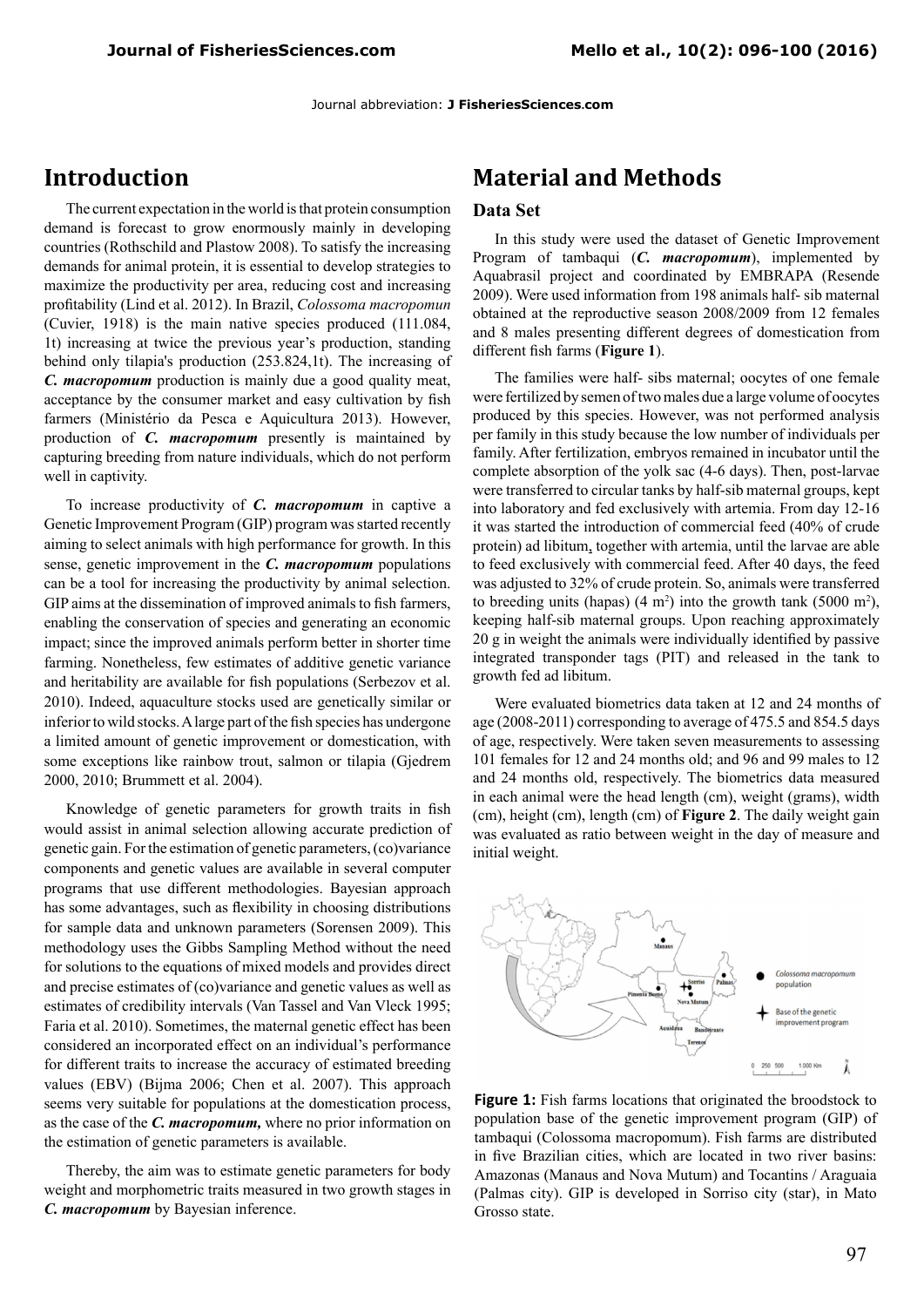#### Journal abbreviation: **J FisheriesSciences.com**



**Figure 2:** Biometric data measured in the population base of genetic improvement program of tambaqui (Colossoma macropomum) 2008 to 2011. Head length (cm), weight (grams), height (cm), width (cm) and length (cm) of the body were measured. (Source:IGFA).

#### **Statistical Analyses**

Statistical model was determinate testing the effects of sex and age, linear and quadratic dependent on age by PROC GLM of SAS statistical package. Estimates of genetic parameter and (co)variance components were performed to 12 months old by animal model:  $y = XB + Z_1a + Z_2m + e$ ; where B, a, m, and *e* are identifiable environmental effects vectors, genetic values, common family environment effects, and residue, respectively. *X,*   $Z_1$  and  $Z_2$  are incidence matrices of the identifiable environmental effects (B), genetic additives (a) and common family environment (m). Estimates of genetic parameter and (co)variance components to the data of 24 months was performed using the same animal model described above, but not considering the common family environment effect. Genetic parameters and (co)variance were carried out by MTGSAM (Multiple Trait Gibbs Sampler for Animal Models) system. Distributions a posteriori were obtained from 400.000 cycles, using disposal intervals of 40.000 burned at 50 cycles. Convergence of chains generated by Gibbs sampler was evaluated through graph analysis and estimation of credibility intervals at 95% were carried out through Heidelberger and Welch Test (1983) by CODA library, implemented in the program R (version 2.8.1). Phenotypic correlation between morphometric traits and body weight were obtained by Pearson's linear correlation coefficient with 95% of confidence interval.

#### **Results**

A preliminary exploratory analysis showed that there are effects between sex and age (*p*<0.05) and indicated a linear and quadratic behavior as function of age for the morphometric traits evaluated  $(p<0.05)$ . Thus, sex was included as fix effect in the animal model for 12 and 24 months. There was convergence for all analyzed chains, indicating that samples were extracted from a stationary chain.

In general, heritability values estimates were high, ranging from 0.25 to 0.49 at 12 months and from 0.17 to 0.42 at 24 months old, with exception of head length, which showed the moderate heritability value (0.17) (**Table 1**). Heritability values estimated for body weight and daily weight gain traits were higher of 0.40, indicating that a great proportion of variance observed for these traits has genetic origin. Heritability estimates for head length, height and body width were of 0.25, 0.29, and 0.35, respectively, at 12 months and there was a reduction of heritability at 24 months, decreasing 8%, 7% and 15%, respectively. Inversely, there was a 15% increase in estimate heritability for body length, 0.31 at 12 months to 0.46 at 24 months. Body weight and daily weight gain were the traits that showed highest heritability at 12 months, 0.44 and 0.49, however, heritability estimate for body weight showed the less reduction at 24 months old, being just 2%.

Common family environment effect was lesser than 11%, except for body width that had a 20% interest relative at 12 months old. Total phenotypic variance increased with increasing age for all measured traits, overall leading to a reduced importance of the heritability with increasing age. The increase of phenotypic variance was lesser for daily weight gain, just 12%, however, body weight showed the lesser estimate (0.13), indicating a lower environmental relative participation in animal performance for weight. Likewise, all the morphometric traits showed a greater genetic influence on growth performance at 12 months, reflected in high heritability and lesser phenotypic variance values. Inversely, at 24 months the estimates of phenotypic variance were higher, coinciding with the decrease of heritability estimates.

**Table 1:** Genetic parameters in Colossoma macropomum estimated at 12 and 24 months. Estimates *a posteriori* of the means and credibility intervals (in parentheses) to heritability  $(h^2)$ , common family environment (m<sup>2</sup>), and phenotypic variance ( $\sigma_p^2$ ) for morphometric and performance traits<sup>\*</sup> are presented below.

|            | 12 months      |             |            | 24 months      |            |
|------------|----------------|-------------|------------|----------------|------------|
|            | h <sup>2</sup> | ${\bf m}^2$ | $\sigma^2$ | h <sup>2</sup> | $\sigma^2$ |
| <b>DWG</b> | 0.49           | 0.11        | 0.64       | 0.40           | 0.76       |
|            | $(0.15 -$      | $(0.03 -$   | $(0.46 -$  | $(0.12 -$      | $(0.58 -$  |
|            | 0.86)          | 0.30)       | 0.90)      | 0.84)          | 1.05)      |
| BL         | 0.31           | 0.09        | 6.37       | 0.46           | 7.40       |
|            | $(0.05 -$      | $(0.02 -$   | $(4.84 -$  | $(0.13 -$      | $(5.52 -$  |
|            | 0.79)          | 0.27)       | 9.16)      | 0.89)          | 10.41)     |
| LH         | 0.25           | 0.08        | 0.32       | 0.17           | 0.91       |
|            | $(0.05 -$      | $(0.02 -$   | $(0.25 -$  | $(0.04 -$      | $(0.73 -$  |
|            | 0.73)          | 0.23)       | 0.46)      | 0.56)          | 1.17)      |
| ВH         | 0.29           | 0.07        | 0.12       | 0.22           | 0.27       |
|            | $(0.05 -$      | $(0.01 -$   | $(0.10 -$  | $(0.05 -$      | $(0.21 -$  |
|            | 0.82)          | 0.23)       | 0.18)      | 0.65)          | 0.36)      |
| BWi        | 0.35           | 0.20        | 1.24       | 0.20           | 1.96       |
|            | $(0.14 -$      | $(0.07 -$   | $(0.93 -$  | $(0.05 -$      | $(1.57 -$  |
|            | 0.62)          | 0.44)       | 1.79)      | 0.57)          | 2.54)      |
| BW         | 0.44           | 0.06        | 0.13       | 0.42           | 0.55       |
|            | $(0.09 -$      | $(0.01 -$   | $(0.10 -$  | $(0.14 -$      | $(0.42 -$  |
|            | 0.85)          | 0.24)       | 0.19)      | 0.85)          | 0.77)      |

\* Daily weight gain (DWG), Body length (BL), Length of head (LH), Body height (BH), Body width (BWi), and Body weight (BW).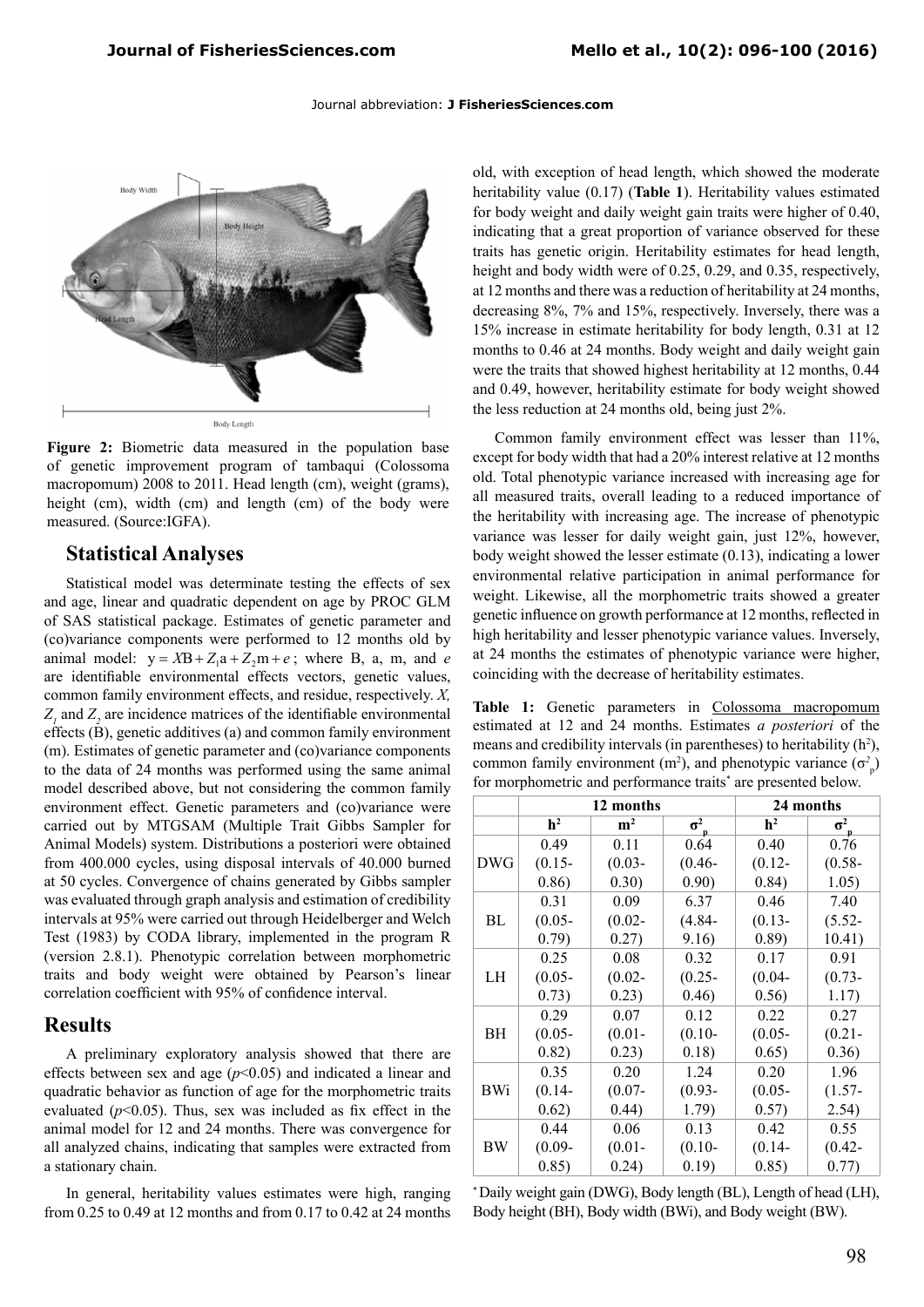Phenotypic correlations coefficients were high and positive, ranging of  $0.3$  to  $0.9$  and  $0.4$  to  $0.7$ , at  $12$  and  $24$  months, respectively (**Table 2**). Body weight showed the higher correlation coefficient with head length, length and body width (between 0.7 to 0.8) at 12 months, but at 24 months the body weight showed just a moderate correlation coefficient with body length (0.6). The lowest correlation coefficient was observed to body height at 12 months (0.3) while the greatest was observed between head length and body length (0.9).

#### **Discussion**

The high heritability value estimates in *C. macropomum* body weight also were observed in the others aquaculture species, such as rainbow trout (*Oncorhynchus mykiss*) (Gjerde and Schaeffer 1989) and atlantic salmon (*Salmosalar*) (Fjalestad et al. 1995), for which estimates values were 0.21 and 0.35, respectively. In fact, the heritability for morphometric and performance traits varies at the fish species depending with development stage. For example, in sea bass (*Dicentrarchus labrax*) was observed a heritability ranged from 0.21 to 0.56 at 11 and 27 months old, respectively (Saillant et al*.* 2006). In masu salmon (*Oncorhynchus masou masou*), heritability values for body weight and fork length were 0.41 to 0.51 and 0.46 to 0.54, at 12 and 24 months old, respectively (Zhang et al*.* 2013). Likewise, heritability for body mass, body standard length and body height using microsatellite data in yellow croaker (*Larimichthys crocea*) was very close to those estimated in *C. macropomum*. Heritability estimates at 13 month old was 0.30 for body mass, 0.25 for body standard length and 0.36 for body height (Liu et al. 2013).

Indirect selection for fillet weight can be made using morphometric traits because there are positive correlation coefficients suggesting that these are controlled by the same set of genes and there is a little or any independent genetic variability among traits (Rutten et al. 2005a). In Nile tilapia, for example, there was a strong almost linear relationship between body measurements and fillet weight, genetic correlation between body weight and fillet weight was 0.99 and between body weight and fillet yield 0.74 (Rutten et al. 2005b). Thus, selection for one of traits would result in gain on the others traits, not being necessary use all measurement.

We considered the common family environment effect only

**Table 2:** Coefficient of phenotypic correlation at 12 and 24 months in Colossoma macropomum. Coefficient of phenotypic correlation for morphometric traits\* and body weight at 12 months (below diagonal) and 24 months (above diagonal).

|            | BL    | LH    | <b>BWi</b> | BH    | <b>BW</b> |
|------------|-------|-------|------------|-------|-----------|
| BL.        |       | 0.799 | 0.583      | 0.612 | 0.632     |
| LH         | 0.915 |       | 0.522      | 0.559 | 0.542     |
| <b>BWi</b> | 0.822 | 0.802 |            | 0.436 | 0.468     |
| <b>BH</b>  | 0.357 | 0.391 | 0.445      |       | 0.360     |
| BW         | 0.781 | 0.783 | 0.860      | 0.450 |           |

\* Body length (BL), Length of head (LH), Body height (BH), Body width (BWi), and Body weight (BW).

at 12 month old because this effect tends to reduce and lose importance conform the animal becomes older. *C. macropomum* there is not a species with parental care; being expected a low relative contribution of common family environment effect. Even in the species with parental care, such as tilapia (*Oreochromis niloticus*) the estimate of common family environment effect decrease over time, ranged from 0.30 to 0.12 in five months old (Santos, 2011).

#### **Conclusion**

Our results show that the genetic parameters here estimates for body weight, daily weigh gain and morphometric traits indicate that these can be improved by animal selection in both stages analyzed. Morphometric traits have a good potential for selections because the heritability estimates are of medium to high magnitudes and are genetically correlated, therefore, do not require the use of all measurements in a selection program.

#### **Acknowledgements**

This research was supported/partially supported by Embrapa Pantanal and Conselho Nacional de Pesquisa e Desenvolvimento (CNPq).The authors would like to thank the technical team of Delicious Fish for their support and assistance with this Project.

#### **References**

- 1. Bijma, P. (2006) Estimating maternal genetic effects in livestock. Journal of animal science **84**, 800-806.
- 2. Brummett, R.E., Angoni, D.E., Pouomogne, V. (2004) Onfarm and on-station comparison of wild and domesticated Cameroonian populations of Oreochromis niloticus. Aquaculture **242**, 157-164.
- 3. Chen, C.Y., Johnson, R.K., Newman, S.,Van Vleck, L.D. (2007) A general review of competition genetic effects with an emphasis on swine breeding. *Genetics and molecular research: GMR* **6**, 594-606.
- 4. Faria, C., Pires, B., Vozzi, A. et al. (2010) Genetic correlations between categorical morphological traits in Nelore cattle by applying Bayesian analysis under a threshold animal model. Journal of Animal Breeding and Genetics **127**, 377-384.
- 5. Fjalestad, K.T., Gjedrem, T., Refstie, T. (1995) Selection for enhanced disease resistance in Atlantic salmon. Aquaculture **137**, 275.
- 6. Gjedrem, T. (2000) Genetic improvement of cold-water fish species. *Aquaculture Research* **31**, 25-33.
- 7. Gjedrem, T. (2010) The first family-based breeding program in aquaculture. Reviews in Aquaculture **2,** 2-15.
- 8. Gjerde, B.,Schaeffer, L.R. (1989) Body traits in rainbow trout: II. Estimates of heritabilities and of phenotypic and genetic correlations. Aquaculture **80**, 25-44.
- 9. Heidelberger P., Welch PD. (1983) Simulation run length control in the presence of an initial transient. Operations Research **31,** 1109-44.